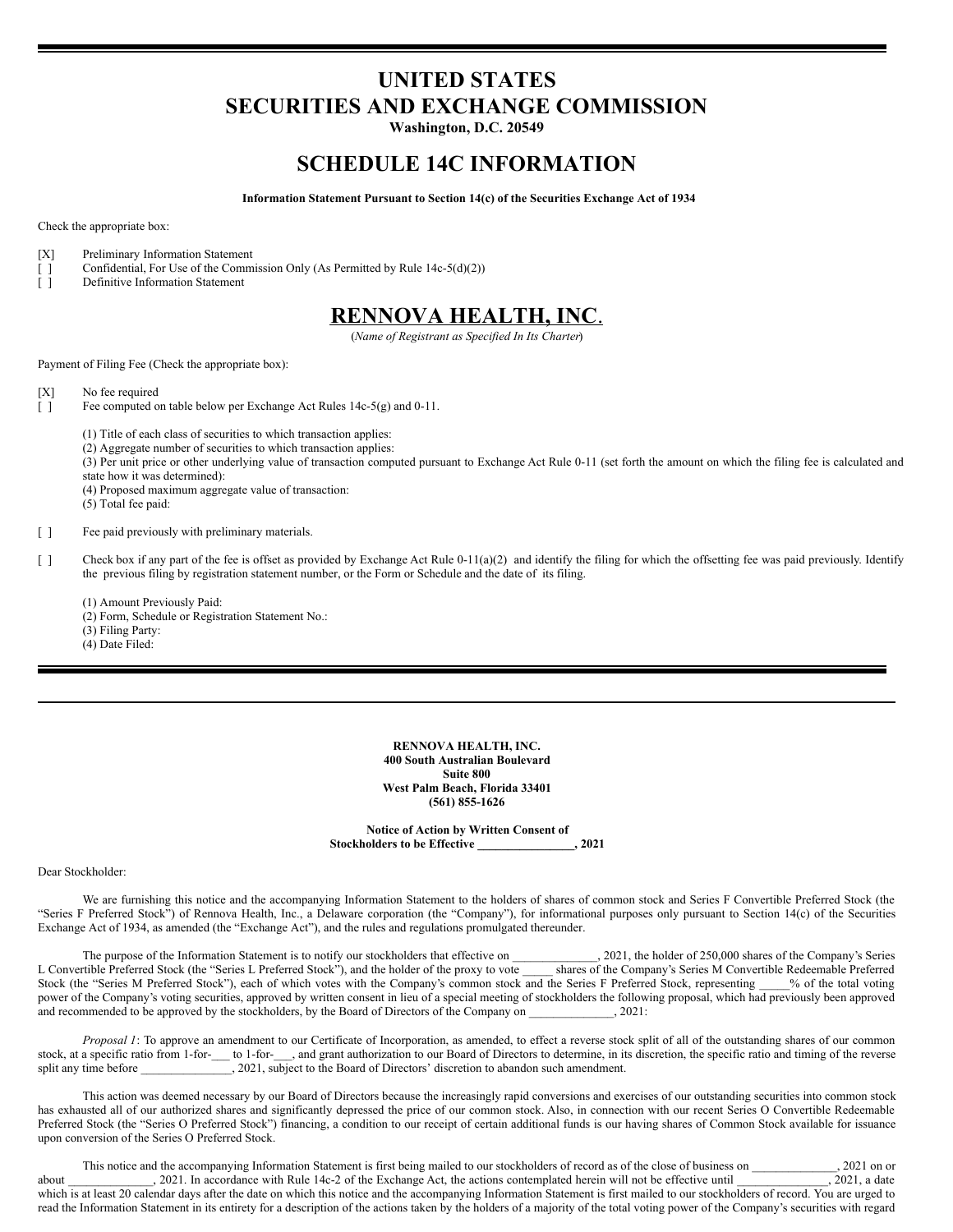This notice and the accompanying Information Statement is also available at www.rennovahealth.com. This website also includes copies of our Form 10-K for the year ended December 31, 2020. Stockholders may request a copy of the Information Statement and such Form 10-K by contacting our main office at (561) 855-1626.

#### **WE ARE NOT ASKING YOU FOR A PROXY AND YOU ARE REQUESTED NOT TO SEND US A PROXY**

## PLEASE NOTE THAT THIS IS NOT A NOTICE OF A MEETING OF STOCKHOLDERS AND NO STOCKHOLDERS' MEETING WILL BE HELD TO **CONSIDER THE MATTERS DESCRIBED HEREIN.**

The corporate actions are taken by consent of the holder of (and the holder of the right to vote) a majority of the voting capital stock, pursuant to Delaware law. Proxies are not being solicited because the holders of approximately \_\_\_% of the total voting power of the Company's securities holds more than enough votes to effect the proposed action and have voted in favor of the proposal contained herein.

By Order of the Board of Directors

\_\_\_\_\_\_\_\_\_\_\_\_\_\_\_, 2021

Seamus Lagan Director, Chief Executive Officer, President and Interim Chief Financial Officer

3

**RENNOVA HEALTH, INC. 400 South Australian Boulevard Suite 800 West Palm Beach, Florida 33401 (561) 855-1626**

# **INFORMATION STATEMENT WE ARE NOT ASKING YOU FOR A PROXY AND YOU ARE REQUESTED NOT TO SEND US A PROXY**.

# **General Information**

This Information Statement is being mailed on or about \_\_\_\_\_\_\_, 2021 to the holders of record at the close of business on \_\_\_\_\_\_\_, 2021 (the "Record Date") of shares of the common stock and shares of the Series F Convertible Preferred Stock (the "Series F Preferred Stock") of Rennova Health, Inc., a Delaware corporation (the "Company"), in connection with action taken by the holders of a majority of the Company's voting power of the Company's securities with regard to the following proposal:

Proposal 1 – To approve an amendment to our Certificate of Incorporation, as amended, to effect a reverse stock split of all of the outstanding shares of our common stock, at a specific ratio from 1-for-\_\_\_ to 1-for-\_\_\_, and grant authorization to our Board of Directors to determine, in its discretion, the specific ratio and timing of the reverse split at any time before  $\frac{2021}{100}$  $\frac{1}{2021}$ , subject to the Board of Directors' discretion to abandon such amendment (the "Proposal").

Alcimede LLC ("Alcimede"), which owns 250,000 shares of Series L Convertible Redeemable Preferred Stock (the "Series L Preferred Stock") (each share of which has, as of the Record Date, votes with regard to the above Proposal) and eight shares of common stock, and Seamus Lagan, who has an irrevocable proxy to vote all of the outstanding shares of Series M Convertible Redeemable Preferred Stock (the "Series M Preferred Stock") owned by Christopher Diamantis, representing in the aggregate \_\_% of the total voting power of the Company's voting securities, have executed a written consent in lieu of a special meeting of stockholders (the "Majority Stockholder Consent") approving the action described above. Seamus Lagan, our Chief Executive Officer, President and Interim Chief Financial Officer, is the sole manager of Alcimede.

The action described above, as approved pursuant to the Majority Stockholder Consent effective on \_\_\_\_\_\_\_\_\_, 2021, had previously been approved by the Board of Directors of the Company on \_\_\_\_\_\_\_\_\_, 2021, and recommended to be presented to the stockholders for approval by the Board of Directors on the same date.

4

Under Section 228 of the General Corporation Law of the State of Delaware, as amended (the "DGCL"), and in accordance with the Bylaws of the Company, all activities requiring stockholder approval may be taken by obtaining the written consent and approval of the holders of at least a majority of the outstanding voting stock in lieu of a meeting of the stockholders. Because Alcimede and Mr. Lagan are entitled to cast a vote representing more than a majority of the outstanding voting stock of the Company on the Record Date, no action by the minority stockholders in connection with the Proposals is required.

Pursuant to Section 228 of the DGCL, we are required to provide prompt notice of the taking of the corporate actions described above without a meeting of stockholders to all stockholders who did not consent in writing to such actions. This Information Statement serves as such notice. This Information Statement will be mailed on or about 2021 to stockholders of record as of or 2021 to stockholders of record as of the Record Date, and is being delivered to inform you of the corporate actions described hereunder before such actions take effect in accordance with Rule 14c-2 of the Exchange Act.

The entire cost of furnishing this Information Statement will be borne by us. We will request brokerage houses, nominees, custodians, fiduciaries and other like parties to forward this Information Statement to the beneficial owners of our voting securities held of record by them and we will reimburse such persons for out-of-pocket expenses incurred in forwarding such material.

#### **Dissenters' Right of Appraisal**

The DGCL does not provide for dissenters' rights of appraisal to the Company's stockholders in connection with the approval of the Proposal.

#### **Voting Securities**

As of the Record Date of this Information Statement, our voting securities consisted of (i) our common stock (the "Common Stock"), of which shares were outstanding, (ii) our Series F Preferred Stock, of which 1,750,000 shares were outstanding, (iii) our Series L Preferred Stock, of which 250,000 shares were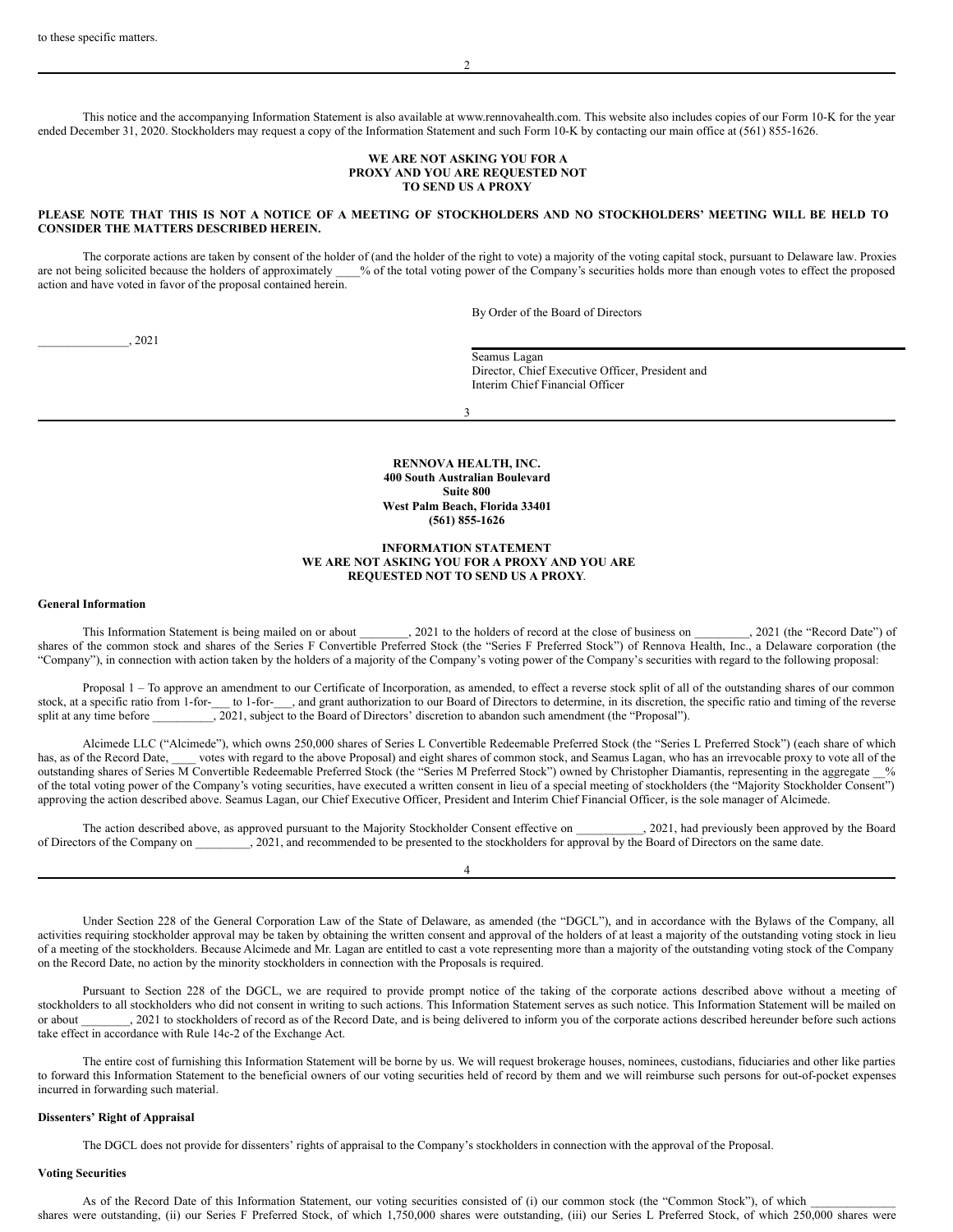outstanding, and (iv) our Series M Preferred Stock, of which \_\_\_ shares were outstanding. Approval of the Proposal requires the affirmative consent of a majority of the total voting power of the Company's securities issued and outstanding on the Record Date. The quorum necessary to conduct business of the stockholders consists of a majority of the total voting power of the Company's securities issued and outstanding on the Record Date.

The holders of our Common Stock are entitled to one vote for each share held on all matters submitted to a vote of the stockholders. The holders of the Series F Preferred Stock and the holders of the Series L Preferred Stock and the holders of the Series M Preferred Stock vote together with the holders of the Common Stock as a single class. On any matter presented to Rennova stockholders for their action or consideration at any Rennova stockholders' meeting or by written consent in lieu of a meeting, (i) each share of Series F Preferred Stock will be entitled to one vote; (ii) each share of Series L Preferred Stock will be entitled to the whole number of votes equal to the number of shares of Common Stock into which it is then convertible (which, as of the Record Date, equaled \_\_\_ shares for each share of Series L Preferred Stock), and (iii) the Series M Preferred Stock, as a class, has the number of votes, in the aggregate, equal to 51% of all votes entitled to be voted at any meeting of stockholders or action by written consent of stockholders.

Alcimede and Mr. Lagan, as of the Record Date, had approximately \_\_\_% of the total voting power of the Company's securities with regard to the Proposal, which voting power exceeds the majority of the issued and outstanding voting power of the Company's securities on the Record Date. Alcimede and Mr. Lagan have consented to the Proposal and had the power to pass the proposed corporate action without the concurrence of any of our other stockholders.

#### **Security Ownership of Certain Beneficial Owners**

The following table summarizes certain information regarding the beneficial ownership (as such term is defined in Rule 13d-3 under the Securities Exchange Act of 1934, as amended (the "Exchange Act")) of our outstanding Common Stock as of March 31, 2021 by (i) each person known by us to be the beneficial owner of more than 5% of the outstanding Common Stock, (ii) each of our directors, (iii) each of our executive officers, and (iv) all executive officers and directors as a group. Except as indicated in the footnotes below, the stockholders listed below possess sole voting and investment power with respect to their shares. The address of each of our executive officers and directors is c/o Rennova Health, Inc., 400 South Australian Avenue, Suite 800, West Palm Beach, Florida 33401. None of the following owns any Series F Convertible Preferred Stock. All of the outstanding shares of Series L Preferred Stock are owned by Alcimede, of which Seamus Lagan, our Chief Executive Officer and President, is the sole manager. Mr. Diamantis owns all of the Series M Preferred Stock and has granted to Mr. Lagan an irrevocable proxy to vote the Series M Preferred Stock.

| Name of Beneficial Owner                                    | No. of Shares of Common<br><b>Stock Owned</b> | Percentage of<br>Ownership(1) |
|-------------------------------------------------------------|-----------------------------------------------|-------------------------------|
| Seamus Lagan                                                | 9(2)                                          |                               |
| Gary L. Blum                                                |                                               | ٠                             |
| <b>Trevor Langley</b>                                       |                                               | $\sim$                        |
| All Directors and Executive Officers as a Group (3 persons) | 9(3)                                          | $*$                           |
| Sabby Healthcare Master Fund, Ltd. (6)                      | 52,689,251                                    | 9.99%                         |
| Sabby Volatility Warrant Master Fund, Ltd. (6)              | 52,689,251                                    | 9.99%                         |
| Francisco Roca, III                                         | 85,084,364(5)                                 | 15.20%                        |
| Dr. Thomas F. Mendolia                                      | 121,937,967(6)                                | 20.44%                        |
| Christopher E. Diamantis                                    | 130,769,693(7)                                | 21.60%                        |
| *<br>Less than one percent.                                 |                                               |                               |
| 6                                                           |                                               |                               |

- (1) Based on 474,730,679 shares of Common Stock issued and outstanding as of March 31, 2021, and additional shares deemed to be outstanding as to a particular person, in accordance with applicable rules of the Securities and Exchange Commission (the "SEC"). Beneficial ownership is determined in accordance with SEC rules to generally include shares of Common Stock subject to options or issuable upon conversion of convertible securities or exercise of warrants, and such shares are deemed outstanding for computing the percentage of the person holding such options, securities or warrants, but are not deemed outstanding for computing the percentage of any other person. As of \_\_\_\_\_\_\_\_, 2021, there are 10,000,000,000 shares of Common Stock issued and outstanding and the Company has exhausted all of its authorized shares of Common Stock. This table assumes the Company has sufficient authorized shares of Common Stock available to permit the conversion of all outstanding convertible securities and the exercise of all outstanding warrants and options.
- (2) Includes five shares of Common Stock and four stock options to purchase a like number of shares of Common Stock, owned of record by Mr. Lagan. Alcimede also owned 250,000 shares of Series L Preferred Stock, which were convertible into 44,483,985 shares of Common Stock on March 31, 2021. In addition, on August 13, 2020, Mr. Diamantis granted an irrevocable proxy to Mr. Lagan to vote the shares of Series M Preferred Stock owned by Mr. Diamantis. As a result, as of March 31, 2021, Mr. Lagan and Alcimede owned, or had the right to vote, securities totaling 55.19% of the total voting power of the Company's voting securities. Because the conversion price of the Series L Preferred Stock is determined based on the market price of the shares of Common Stock, the number of shares into which the shares are convertible, and the votes to which the Series L Preferred Stock is entitled, will fluctuate.
- (3) Includes Messrs. Lagan, Blum and Langley. Includes five shares of Common Stock and four stock options to purchase a like number of shares of Common Stock owned of record by Messrs. Lagan, Blum and Langley, as described in the above footnotes.
- (4) Based on Amendment No. 2 to Schedule 13G filed with the SEC on January 22, 2020. The address of each of Sabby Healthcare Master Fund, Ltd. and Sabby Volatility Warrant Master Fund, Ltd. is c/o Ogier Fiduciary Services (Cayman) Limited, 89 Nexus Way, Camana Bay, Grand Cayman KY1-9007, Cayman Islands. This stockholder has indicated that Hal Mintz has voting and investment power over the shares held by it. This stockholder has indicated that Sabby Management, LLC serves as its investment manager, that Hal Mintz is the manager of Sabby Management, LLC and that each of Sabby Management, LLC and Hal Mintz disclaims beneficial ownership over these shares except to the extent of any pecuniary interest therein. The conversion of the Debentures and the Series N Preferred Stock and the exercise of the Warrants held by these entities are subject to ownership blockers of 9.99% and 4.99%, respectively.
- (5) Includes 85.084,364 warrants to purchase a like number of shares of Common Stock owned of record by Mr. Roca.
- (6) Includes eight shares of Common Stock and 121,937,959 warrants to purchase a like number of shares of Common Stock, owned of record by Dr. Mendolia.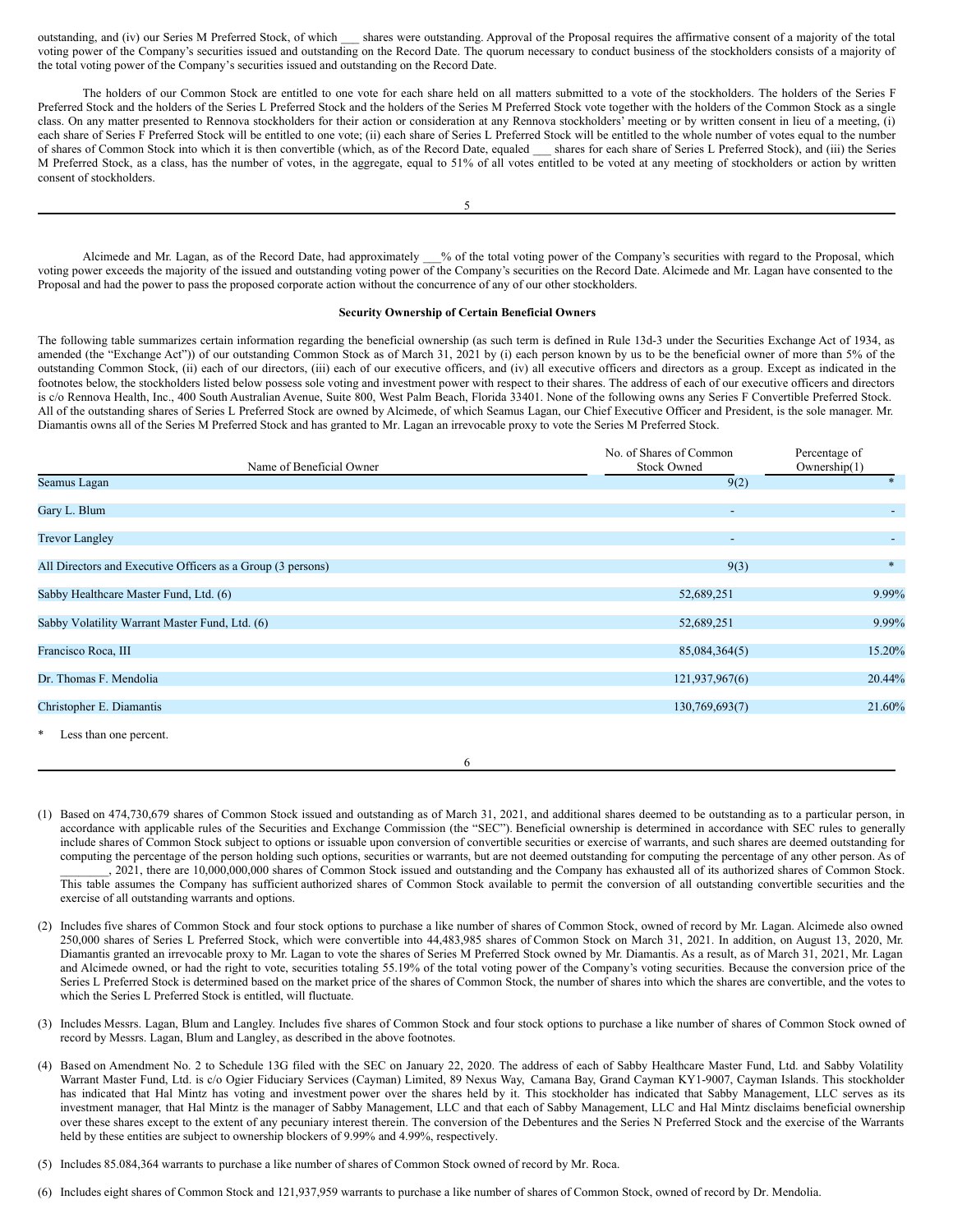(7) Includes 130,769,693 warrants to purchase a like number of shares of Common Stock owned of record by Mr. Diamantis. Does not include any shares issuable upon conversion of the shares of Series M Preferred Stock owned of record by Mr. Diamantis due to the ownership blocker of 4.99% provided for in the terms of the Series M Preferred Stock.

#### **PROPOSAL I**

7

# TO AUTHORIZE THE BOARD OF DIRECTORS TO AMEND THE COMPANY'S CERTIFICATE OF INCORPORATION TO EFFECT A REVERSE **SPLIT OF OUR OUTSTANDING COMMON STOCK AT ITS DISCRETION**

#### **Overview**

Our Board of Directors has determined that it is advisable and in our and our stockholders' best interests that the Board of Directors be granted the authority to implement, in its sole discretion, a reverse stock split of the outstanding shares of our Common Stock at a specific ratio of from 1-for-\_\_\_ to 1-for\_\_\_\_ in the discretion of the Board of Directors and to grant authorization to the Board of Directors to determine the specific timing of any reverse stock split (but no later than  $\overline{\phantom{a}}$ , 2021). In addition, the foregoing is subject to the Board of Directors' discretion to abandon such amendment. Accordingly, on \_\_\_\_\_\_\_, 2021, Alcimede and Mr. Lagan executed the Majority Stockholder Consent and approved an amendment to our Certificate of Incorporation, as amended, to effect a reverse stock split consistent with such terms and to grant authorization to the Board of Directors to determine, in its discretion, whether to implement the reverse stock split, as well as the specific timing and ratio (within the ranges set forth above).

The Board of Directors strongly believes that the reverse stock split is necessary for the following reasons:

1. To provide us with resources and flexibility with respect to our capital to execute our business plans and strategy – we do not have sufficient capital with which to run our business and meet our obligations and will need to raise further capital through sale of our equity securities.

2. We do not have sufficient authorized Common Stock to comply with our current obligations – we are currently unable to issue the necessary shares of Common Stock to the holders of our convertible debt, warrants and convertible preferred stock if such securities were exercised or converted. The agreements under which many of such securities were issued require the Company to be able to accommodate all of the possible issuances.

3. Absent a reverse split, we have not been able, and will not be able, to raise additional financing – because of the Company's unavailability of Common Stock, potential lenders or other financing sources have been unwilling to advance funds to the Company.

4. We need to increase the per share trading price of our Common Stock to enhance the acceptability and marketability of our Common Stock to the financial community and investing public.

5. In connection with our recent Series O Preferred Stock financing, a condition of our receipt of certain additional funds is our having shares of Common Stock available for issuance upon conversion of the Series O Preferred Stock.

The Company has issued all of its authorized shares of Common Stock. It cannot issue additional shares of Common Stock unless and until it is able to amend its Certificate of Incorporation to increase its authorized Common Stock or it effects a reverse split. The Company needs immediate additional capital to execute on its business plan and without the ability to issue shares of Common Stock will have difficulty securing the capital required to continue in business. A reverse split represents the fastest way to make more shares of Common Stock available for issuance and for the Company to access the additional funding available under its recent Series O Preferred Stock financing.

Accordingly, the Board of Directors has unanimously approved a resolution proposing an amendment to our Certificate of Incorporation, as amended, to allow for the reverse split and directed that it be approved by our stockholders, which occurred by the Majority Stockholder Consent on  $.2021.$ 

8

# The Board of Directors strongly believes that it is critical to the future viability of the Company that the reverse split be effected because failure to effect a reverse split will have a material adverse effect on the Company and its capital structure, including its ability to issue any Common Stock and to finance its **operations.**

As a result of the required stockholder approval for the Proposal, 20 days after the date of mailing of this Information Statement to our stockholders, the Board of Directors will have the sole authority to elect, without the need for any further action by our stockholders, whether or not to effect a reverse stock split and, if so, to determine the number of whole shares within the range of the ratios set forth above to be combined into one share of Common Stock. Notwithstanding approval of the Proposal by the stockholders, the Board of Directors may, in its sole discretion, abandon the proposed amendment and determine, prior to the effectiveness of any filing with the Secretary of State of the State of Delaware, not to effect the reverse split. If the Board of Directors does not implement a reverse split on or prior to \_\_\_\_\_\_\_\_\_\_, 2021, stockholder approval again would be required prior to implementing any reverse stock split.

In determining which reverse stock split ratio to implement, if any, the Board of Directors may consider, among other things, various factors, such as:

- the historical trading price and volume of our Common Stock;
- the then-prevailing trading price and trading volume of our Common Stock and the expected impact of the reverse split on the trading market of our Common Stock in the short- and long-term;
- the number of shares of available Common Stock necessary for the Company to comply with its obligations;
- which reverse stock split ratio would result in the least administrative cost to us; and
- prevailing general market and economic conditions.

We believe that the discretion given to the Board of Directors is essential because it provides the Board with the maximum flexibility to react to changing market conditions and therefore to act in the best interests of our Company and our stockholders.

The full text of the amendment to be filed in connection with the Proposal is attached hereto as Exhibit A (the "Amendment").

One principal effect of the reverse split would be to decrease the number of outstanding shares of our Common Stock. Except for minimal adjustments that may result from the treatment of fractional shares as described below, the reverse split will not have any dilutive effect on our stockholders since each stockholder would hold the same percentage of Common Stock outstanding immediately following the reverse split as such stockholder held immediately prior to the reverse split. The relative voting and other rights that accompany the shares of Common Stock would not be affected by the reverse split.

Although the reverse split will not have any dilutive effect on our stockholders, the proportion of shares owned by our stockholders relative to the number of shares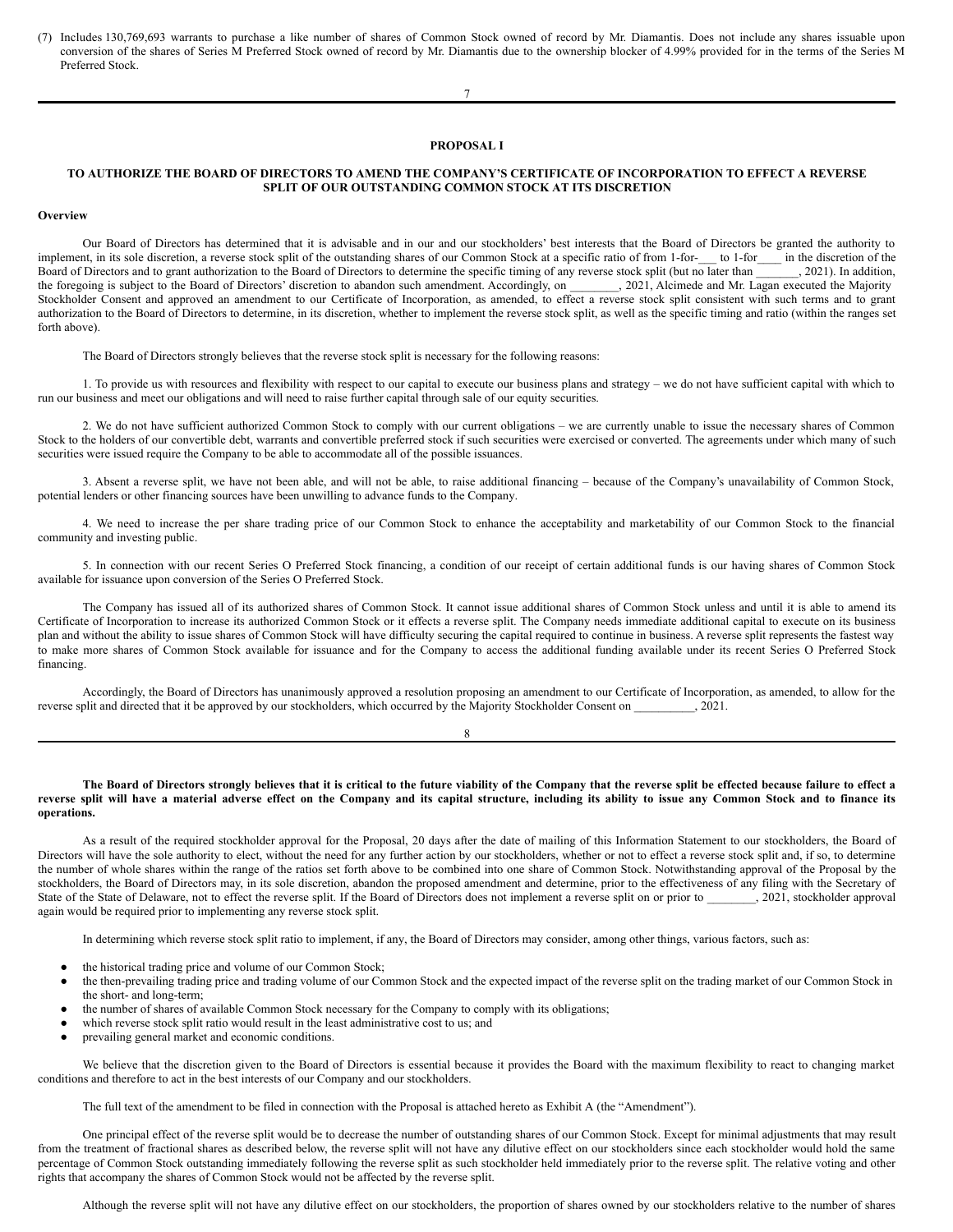authorized for issuance will change. As a result, the additional authorized shares of Common Stock will be available for issuance at such times and for such purposes as the Board of Directors may deem advisable without further action by our stockholders, except as required by applicable laws and regulations. We do not have any present plan or intention to issue the additional shares of authorized but unissued Common Stock that would become available as a result of any reverse split.

 $\overline{Q}$ 

The reverse split is not intended as, and will not have the effect of, a "going private transaction" subject to Rule 13e-3 under the Exchange Act.

The Board of Directors believes that the reverse split and any resulting increase in the per share price of our Common Stock should enhance the acceptability and marketability of our Common Stock to the financial community and investing public. Many institutional investors have policies prohibiting them from holding lower-priced stocks in their portfolios, which reduces the number of potential buyers of our Common Stock. Additionally, analysts at many brokerage firms are reluctant to recommend lower-priced stocks to their clients or monitor the activity of lower-priced stocks. Brokerage houses also frequently have internal practices and policies that discourage individual brokers from dealing in lower-priced stocks. Further, because brokers' commissions on lower-priced stock generally represent a higher percentage of the stock price than commissions on higher priced stock, investors in lower-priced stocks pay transaction costs which are a higher percentage of their total share value, which may limit the willingness of individual investors and institutions to purchase our Common Stock.

If effected, we cannot assure you that the reverse split will have any of the desired effects described above. More specifically, we cannot assure you that after the reverse split the trading price of our Common Stock will increase proportionately to reflect the ratio for the reverse split, that the trading price of our Common Stock will not decrease to its pre-reverse split level or that our market capitalization will be equal to the market capitalization before the reverse split. The Company effected reverse splits on February 22, 2017, October 5, 2017, November 12, 2018 and July 31, 2020 and the price of our Common Stock has decreased since then to a price lower than it was before such splits.

# **Potential Disadvantages of a Reverse Stock Split**

We cannot assure you that the reverse split will accomplish any or all of the objectives noted above. While we expect that the reduction in the number of outstanding shares of Common Stock will increase the trading price of our Common Stock, we cannot assure you that the reverse split will increase the trading price of our Common Stock by a multiple equal to the reverse split ratio to be determined by the Board of Directors, or result in any permanent increase in the trading price of our Common Stock, which is dependent upon many factors, including our business and financial performance, general market conditions, and prospects for future success. The Company effected reverse splits on February 22, 2017, October 5, 2017, November 12, 2018 and July 31, 2020 and the price of our Common Stock has decreased since then to a price lower than it was before such splits. Should the trading price decline after the reverse split, the percentage decline may be greater, due to the smaller number of shares outstanding, than it would have been prior to the reverse split. In some cases, as in our February 2017, October 2017, November 2018 and July 2020 reverse splits, the per share stock price of companies that have effected reverse stock splits has subsequently declined back to pre-reverse split levels. In addition, a reverse stock split is often viewed negatively by the market and, consequently, can lead to a decrease in our overall market capitalization. If the per share trading price does not increase proportionately as a result of the reverse split, then the value of the Company as measured by our stock capitalization will be reduced, perhaps significantly.

10

The number of shares held by each individual stockholder would be reduced if the reverse split is implemented. This will increase the number of stockholders who hold less than a "round lot," or 100 shares. Typically, the transaction costs to stockholders selling "odd lots" are higher on a per share basis. Consequently, the reverse split could increase the transaction costs to existing stockholders in the event they wish to sell all or a portion of their position.

Although the Board of Directors believes that the decrease in the number of shares of our Common Stock outstanding as a consequence of the reverse split and the anticipated increase in the trading price of our Common Stock could encourage interest in our Common Stock and possibly promote greater liquidity for our stockholders, such liquidity could also be adversely affected by the reduced number of shares outstanding after the reverse split.

The reverse split will reduce the number of outstanding shares of Common Stock. Investors might consider the proportion of unissued authorized shares to issued shares to have an anti-takeover effect under certain circumstances since the proportion allows for dilutive issuances which could prevent certain stockholders from changing the composition of the Board of Directors or render offers for a combination with another entity more difficult to complete successfully. The Board of Directors does not intend for any reverse split to have any anti-takeover effects.

# **Anti-takeover Provisions**

We do not intend that the Proposal be utilized as a type of anti−takeover device. However, this action could, under certain circumstances, have an anti−takeover effect. For example, in the event of a hostile attempt to acquire control of the Company, we could seek to impede the attempt by issuing shares of Common Stock, which would effectively dilute the voting power of the other outstanding shares and increase the potential cost to acquire control of the Company. Further, we could issue additional shares in a manner that would impede the efforts of stockholders to elect directors other than those nominated by the then current Board of Directors. These potential effects of the increased proportion of unissued shares to issued shares could limit the opportunity for the Company stockholders to dispose of their shares at the higher price generally available in takeover attempts or to elect directors of their choice. The following is a description of other anti−takeover provisions in our charter documents and other agreements. We have no current plans or proposals to enter into any other arrangement that could have material anti−takeover consequences.

Any subsequent issuance of additional Company shares would increase the number of outstanding Company shares and would dilute the percentage ownership of existing stockholders. The increase in the authorized but unissued number of shares could also have possible anti-takeover effects. These authorized but unissued Company shares could (within the limits imposed by applicable law): (1) be issued in a transaction that the stockholders believe to be not desirable; or (2) be issued in one or more transactions that could make a change of control of the Company more difficult or costly, and therefore more unlikely. The additional available Company shares could be used to discourage persons from attempting to gain control of the Company by diluting the voting power of shares then outstanding or increasing the voting power of persons that would support the Company's Board of Directors in a potential takeover situation, including by preventing or delaying a proposed business combination that is opposed by the Board of Directors although perceived to be desirable by some stockholders. The Board of Directors is not aware of any effort by a third party to accumulate our securities or obtain control of the Company by means of a merger, tender offer, solicitation in opposition to management or otherwise nor does the Company's Board of Directors have any intention of using additional available Company shares to deter a change of control.

#### **Anti-takeover Effects of Delaware Law and Our Certificate of Incorporation and Bylaws**

Certain provisions of Delaware law, our Certificate of Incorporation and our Bylaws contain provisions that could have the effect of delaying, deferring or discouraging another party from acquiring control of us. These provisions, which are summarized below, may have the effect of discouraging coercive takeover practices and inadequate takeover bids. These provisions are also designed, in part, to encourage persons seeking to acquire control of us to first negotiate with our Board of Directors. We believe that the benefits of increased protection of our potential ability to negotiate with an unfriendly or unsolicited acquirer outweigh the disadvantages of discouraging a proposal to acquire us because negotiation of these proposals could result in an improvement of their terms.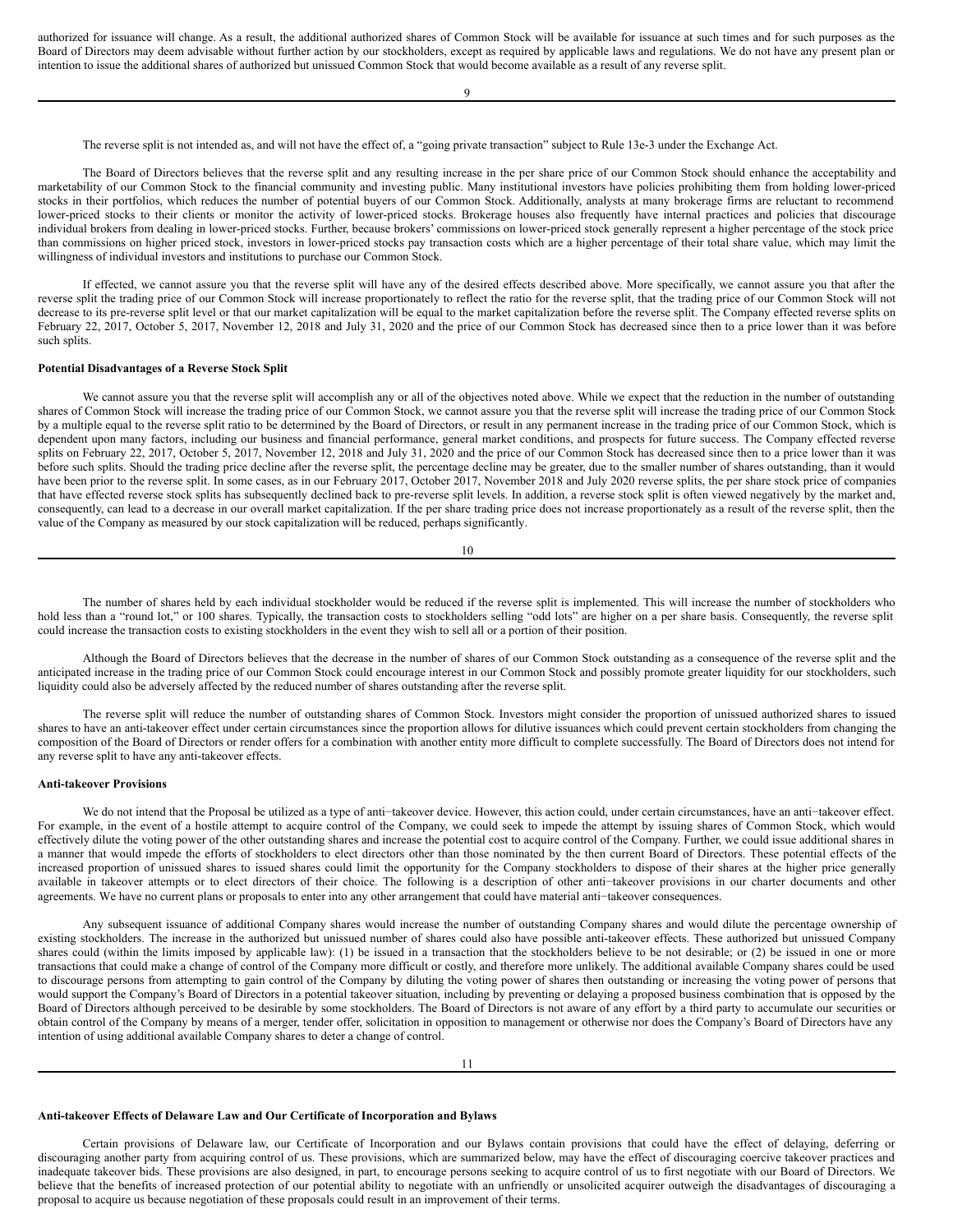#### *Board Composition and Filling Vacancies*

Our Bylaws provide that any director or the entire Board of Directors may be removed at any time, with or without cause, by the holders of a majority of the shares then entitled to vote at an election of directors. Directors shall be elected at the annual meeting of the stockholders and each director elected shall hold office until his successor is elected and qualified; provided, however, that unless otherwise restricted by the Certificate of Incorporation or by law, any director or the entire Board of Directors may be removed, either with or without cause, from the Board of Directors at any meeting of stockholders by a majority of the stock represented and entitled to vote thereat. Vacancies on the Board of Directors by reason of death, resignation, retirement, disqualification, removal from office, or otherwise, and newly created directorships resulting from any increase in the authorized number of directors may be filled by a majority of the directors then in office, although less than a quorum, or by a sole remaining director. The directors so chosen shall hold office until the next annual election of directors and until their successors are duly elected and shall qualify, unless sooner displaced.

# *Meetings of Stockholders*

Our Certificate of Incorporation and Bylaws provide that only a majority of the members of our Board of Directors then in office may call special meetings of stockholders and only those matters set forth in the notice of the special meeting may be considered or acted upon at a special meeting of stockholders. Our Bylaws limit the business that may be conducted at an annual meeting of stockholders to those matters properly brought before the meeting.

12

#### *Advance Notice Requirements*

Our Bylaws establish advance notice procedures with regard to stockholder proposals relating to the nomination of candidates for election as directors or new business to be brought before meetings of our stockholders. These procedures provide that notice of stockholder proposals must be timely given in writing to our corporate secretary prior to the meeting at which the action is to be taken. Generally, to be timely, notice must be received at our principal executive offices not less than 90 days nor more than 120 days prior to the first anniversary date of the annual meeting for the preceding year. Our Bylaws specify the requirements as to form and content of all stockholders' notices. These requirements may preclude stockholders from bringing matters before the stockholders at an annual or special meeting.

#### *Amendment to Bylaws*

The Board of Directors may from time to time make, amend, supplement or repeal the Company's Bylaws by vote of a majority of the Board of Directors, and the stockholders may change or amend or repeal these Bylaws by the affirmative vote of the holders of a majority of the Company's voting securities. In addition to and not in limitation of the foregoing, the Company's Bylaws or any of them may be amended or supplemented in any respect at any time, either: (i) at any meeting of stockholders, provided that any amendment or supplement proposed to be acted upon at any such meeting shall have been described or referred to in the notice of such meeting; or (ii) at any meeting of the Board of Directors, provided that any amendment or supplement proposed to be acted upon at any such meeting shall have been described or referred to in the notice of such meeting or an announcement with respect thereto shall have been made at the last previous Board of Directors meeting, and provided further that no amendment or supplement adopted by the Board of Directors shall vary or conflict with any amendment or supplement adopted by the stockholders.

#### *Section 203 of the Delaware General Corporation Law*

We are subject to the provisions of Section 203 of the DGCL. In general, Section 203 prohibits a publicly held Delaware corporation from engaging in a "business combination" with an "interested stockholder" for a three-year period following the time that this stockholder becomes an interested stockholder, unless the business combination is approved in a prescribed manner. Under Section 203, a business combination between a corporation and an interested stockholder is prohibited unless it satisfies one of the following conditions:

- before the stockholder became interested, our Board of Directors approved either the business combination or the transaction which resulted in the stockholder becoming an interested stockholder;
- upon consummation of the transaction which resulted in the stockholder becoming an interested stockholder, the interested stockholder owned at least 85% of the voting stock of the corporation outstanding at the time the transaction commenced, excluding for purposes of determining the voting stock outstanding, shares owned by persons who are directors and also officers, and employee stock plans, in some instances, but not the outstanding voting stock owned by the interested stockholder; or
- at or after the time the stockholder became interested, the business combination was approved by our Board of Directors and authorized at an annual or special meeting of the stockholders by the affirmative vote of at least two-thirds of the outstanding voting stock which is not owned by the interested stockholder.

13

Section 203 defines a business combination to include:

- any merger or consolidation involving the corporation and the interested stockholder;
- any sale, transfer, lease, pledge or other disposition involving the interested stockholder of 10% or more of the assets of the corporation;
- subject to exceptions, any transaction that results in the issuance or transfer by the corporation of any stock of the corporation to the interested stockholder;
- subject to exceptions, any transaction involving the corporation that has the effect of increasing the proportionate share of the stock of any class or series of the corporation beneficially owned by the interested stockholder; and
- the receipt by the interested stockholder of the benefit of any loans, advances, guarantees, pledges or other financial benefits provided by or through the corporation.

In general, Section 203 defines an interested stockholder as any entity or person beneficially owning 15% or more of the outstanding voting stock of the corporation and any entity or person affiliated with or controlling or controlled by the entity or person.

# **Effecting the Reverse Split; Board Discretion to Implement Reverse Split**

If our Board of Directors decides that it is in the best interests of the Company and our stockholders to effect the reverse split, the Board of Directors will establish an appropriate ratio for the reverse split based on several factors existing at such time and the Company will subsequently file the Amendment. The Board of Directors will determine the timing of the filing of the Amendment with the Secretary of State of the State of Delaware to effect the reverse split. If, for any reason, the Board of Directors deems it advisable, the Board of Directors, in its sole discretion, may abandon the reverse split at any time prior to the effectiveness of any filing of the Amendment, without further action by our stockholders. Any reverse split will be effective as of the date and time set forth in the Amendment (the "Effective Time").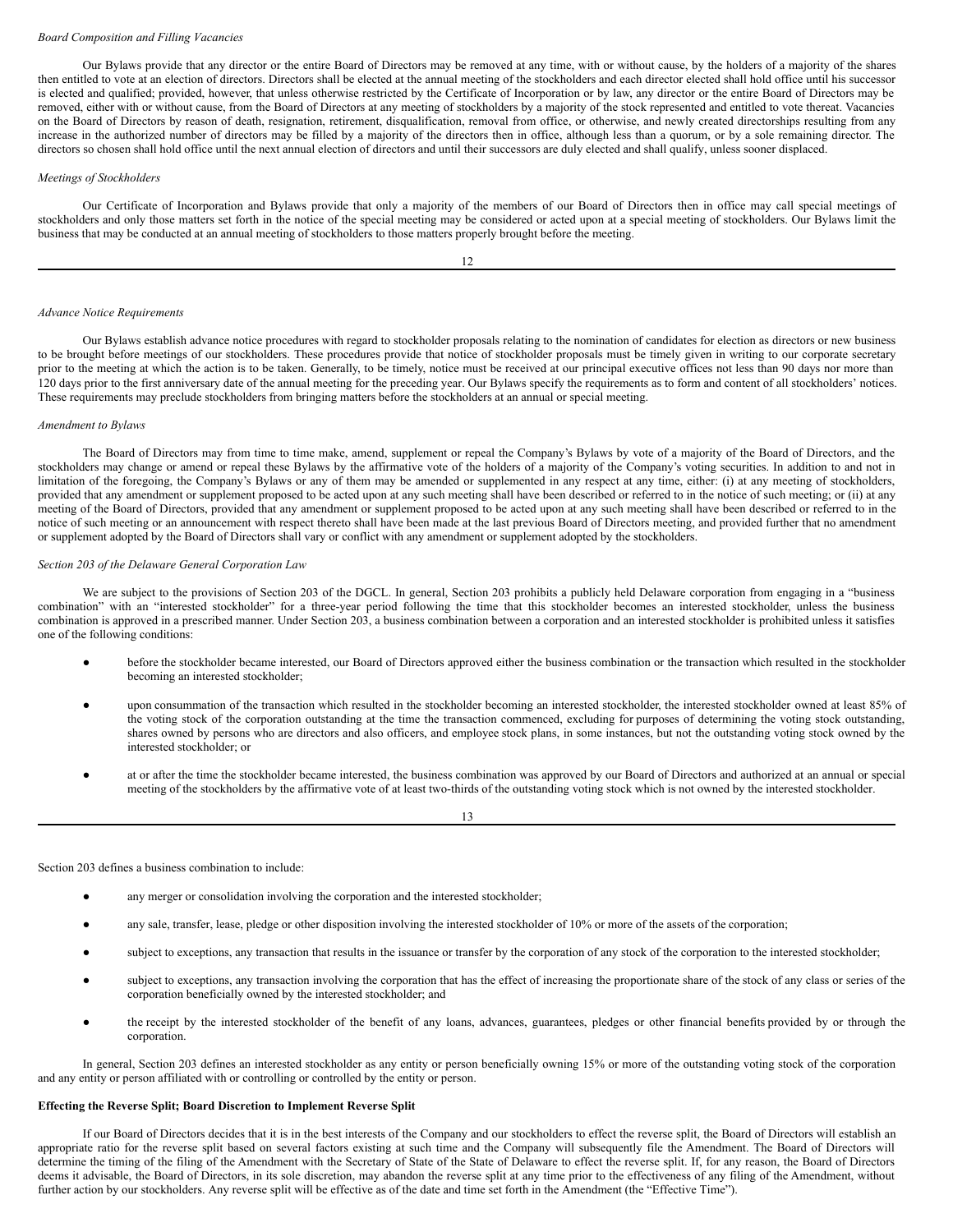Upon the filing of the Amendment, without further action on the part of the Company or the stockholders, the outstanding shares of Common Stock held by stockholders of record as of the Effective Time would be converted into a lesser number of shares of Common Stock calculated in accordance with the terms of the Amendment, based on a reverse split ratio within a range of 1-for-\_\_ and 1-for-\_\_. In the event of a reverse split at a ratio of 1-for \_\_, for example, if a stockholder holds \_\_\_\_ shares of Common Stock as of the Effective Time, such stockholder would hold \_\_\_ shares of Common Stock following such reverse split.

14

#### **Effect on Outstanding Shares, Options, and Certain Other Securities**

If the reverse split is implemented, the number of shares of our Common Stock owned by each stockholder will be reduced in the same proportion as the reduction in the total number of shares outstanding, such that the percentage of our Common Stock owned by each stockholder will remain unchanged, except for any de minimis change resulting from the treatment of any fractional shares that such stockholder would have received as a result of the reverse split. The number of shares of Common Stock that may be received upon conversion, exercise or exchange, as the case may be, of outstanding options or other securities convertible into, or exercisable or exchangeable for, shares of our Common Stock, and the exercise or conversion prices for these securities, will also be adjusted in accordance with their terms, as of the Effective Time.

### **No Effect on Par Value**

If we file the Amendment and implement the proposed reverse split, the par value per share of our Common Stock will not be affected.

#### **Effect on Registration and Stock Trading**

Our Common Stock is currently registered under Section 12(g) of the Exchange Act and we are subject to the periodic reporting and other requirements of the Exchange Act. The proposed reverse split will not affect the registration of our Common Stock under the Exchange Act.

If we implement the proposed reverse split, our Common Stock will continue to trade under the symbol "RNVA". However, our Common Stock would have a new CUSIP number, which is a number used to identify our Common Stock.

## **Mechanics of Reverse Split**

If our Board of Directors decides that it is in the best interests of the Company and our stockholders to effectuate the reverse split, our stockholders will be notified that the reverse split has been effected. The mechanics of the reverse split will differ depending upon whether a stockholder holds its shares of Common Stock in brokerage accounts or "street name" or whether the shares are registered directly in a stockholder's name and held in book-entry form or certificate form.

Our stockholders who hold shares of Common Stock in "street name" through a nominee (such as a bank or broker) will be treated in the same manner as stockholders whose shares are registered in their names, and nominees will be instructed to effect the reverse split for their beneficial holders. However, nominees may have different procedures for processing the reverse split and stockholders holding shares in "street name" are encouraged to contact their nominees.

15

- Our registered stockholders may hold some or all of their shares of Common Stock electronically in book-entry form under the direct registration system for securities. These stockholders will not have stock certificates evidencing their ownership of our Common Stock. They are, however, provided with a statement reflecting the number of shares registered in their accounts. Stockholders holding registered shares of our Common Stock in book-entry form need not take any action to receive post-reverse split shares as a transaction statement will automatically be sent to the stockholder's address of record indicating the number of shares held.
- Some of our registered stockholders hold all their shares of Common Stock in certificate form or a combination of certificate and book-entry form. Stockholders holding shares of Common Stock in certificate form will receive a transmittal letter from Computershare Trust Company, N.A. (the "Transfer Agent") as soon as practicable after the Effective Time of any reverse split for use in transmitting the existing certificates representing shares of our Common Stock (the "Old Certificates") to our Transfer Agent. The letter of transmittal will contain instructions for the surrender of the Old Certificates to our Transfer Agent in exchange for new certificates representing the appropriate number of whole shares of new Common Stock giving effect to the reverse split. No new stock certificates will be issued to any stockholder until such stockholder has surrendered all certificates, together with a properly completed and executed Letter of Transmittal, to our Transfer Agent. The stockholders will then receive, at their option, either a new certificate or certificates or book-entry shares representing the number of whole shares of Common Stock into which their pre-reverse split shares have been converted as a result of the reverse split. Until surrendered, the Company will deem outstanding Old Certificates held by stockholders to be cancelled and only to represent the number of whole shares of post-reverse split Common Stock to which the stockholders are entitled. STOCKHOLDERS SHOULD NOT DESTROY ANY STOCK CERTIFICATE(S) AND SHOULD NOT SUBMIT ANY CERTIFICATE(S) UNTIL REQUESTED TO DO SO.

#### **Treatment of Fractional Shares**

No fractional shares of Common Stock will be issued as a result of the proposed reverse split. Instead, in the event the reverse split results in any stockholder being entitled to receive fractional shares that, when aggregated, equal less than a whole share of Common Stock, in lieu of such fractional shares, stockholders will receive a cash payment equal to such fraction multiplied by the average of the high and low trading prices of the Company's Common Stock during regular trading hours for the five tradingday period ending on the last business day preceding the Effective Time (as adjusted to give effect to the reverse split).

For example, if the Board of Directors determines to effect the reverse split at a ratio of l-for-\_\_, then a stockholder who holds \_\_\_\_\_\_\_\_ shares of Common Stock on a pre-split basis would hold \_\_\_\_ whole shares on a post-split basis and receive cash in lieu of the fractional share. Also, if the ratio of the reverse split is 1-for-\_\_, all stockholders who hold less than \_\_ shares will only receive cash for their fractional shares in the reverse split.

#### **Accounting Consequences**

The reverse split will not affect the total Common Stock capital account on our balance sheet. However, because the par value of our Common Stock will remain unchanged as of the Effective Time, the components that comprise the Common Stock capital account will change by offsetting amounts. Specifically, on our balance sheet, the Common Stock value would be adjusted downward commensurate with the ratio of the reverse split, such that the Common Stock value would become an amount equal to the aggregate par value of the shares of post-reverse split Common Stock. The additional paid-in capital amount recorded on our balance sheet would be increased by an amount equal to the amount by which the Common Stock was decreased. Additionally, net loss per share would increase proportionately as a result of the reverse split since there would be fewer shares outstanding.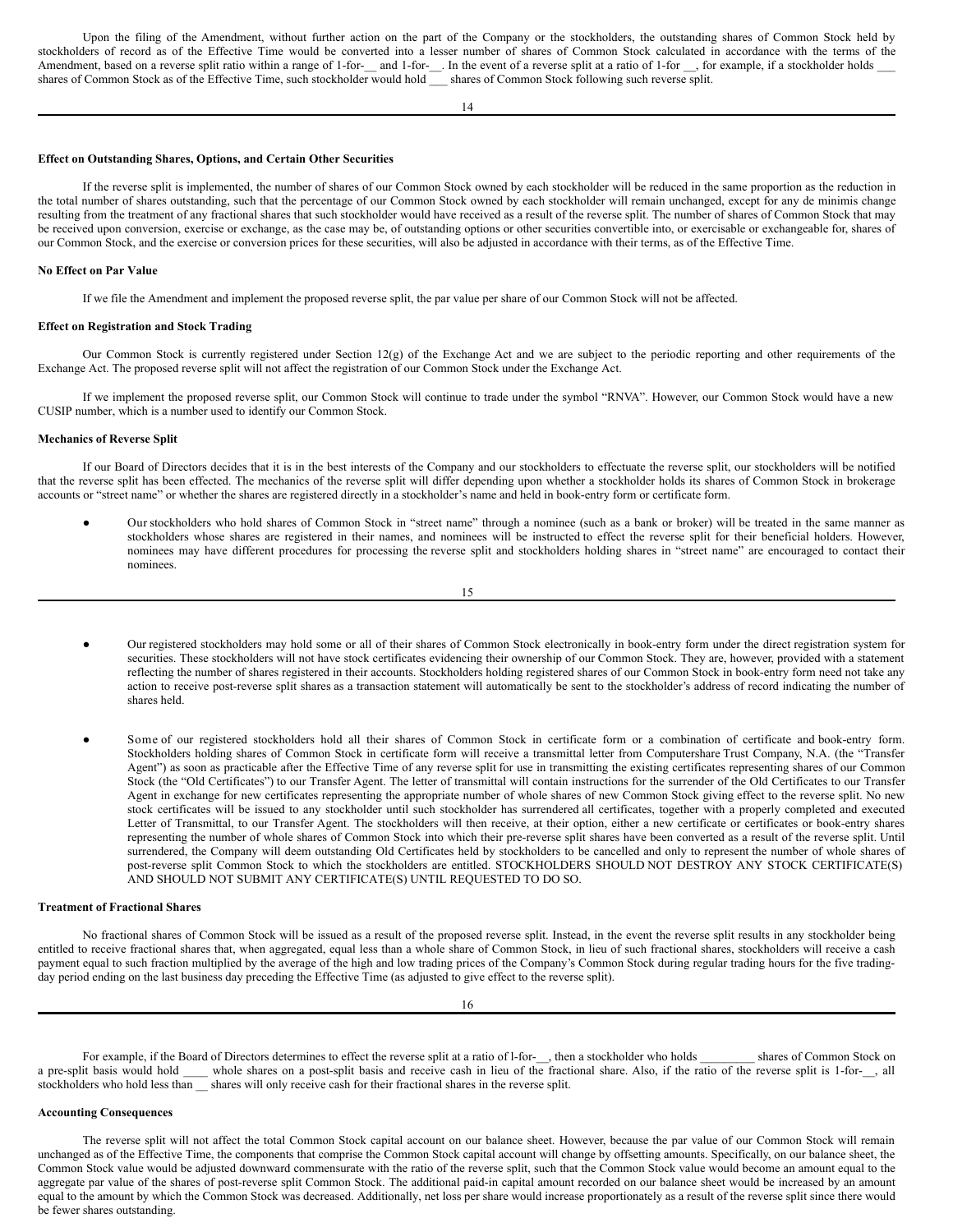# **No Dissenter's Rights**

Under the DGCL, stockholders will not be entitled to dissenter's rights with respect to the Proposal, and the Company does not intend to independently provide stockholders with any such right.

#### **Federal Income Tax Consequences**

The following is a summary of certain material United States federal income tax consequences of the reverse split that we anticipate would affect our stockholders who are U.S. persons under federal law. This discussion is based on the provisions of the Internal Revenue Code of 1986, as amended (the "Code"), final, temporary and proposed U.S. Treasury regulations promulgated thereunder and current administrative rulings and judicial decisions, all as in effect as of the date hereof. This summary is provided for your general information only and does not address all aspects of the possible federal income tax consequences of the reverse split and IS NOT INTENDED AS TAX ADVICE TO ANY PERSON. In particular, this summary does not consider the federal income tax consequences to our stockholders in light of their individual investment circumstances or to holders subject to special treatment under the federal income tax laws, and does not address any consequences of the reverse split under any state, local or foreign tax laws. Moreover, this description does not address the U.S. federal estate and gift tax, alternative minimum tax, or other tax consequences of the reverse split.

ACCORDINGLY, YOU MUST CONSULT WITH YOUR TAX ADVISOR REGARDING THE SPECIFIC TAX CONSEQUENCES OF THE REVERSE SPLIT TO YOU, INCLUDING THE APPLICATION AND EFFECT OF FEDERAL, STATE, LOCAL AND FOREIGN INCOME AND OTHER TAX LAWS.

Additionally, there can be no assurance that the Internal Revenue Service ("IRS") will not take a contrary position to the tax consequences described herein or that such position will be sustained by a court. In addition, U.S. tax laws are subject to change, possibly with retroactive effect, which may result in U.S. federal income tax considerations different from those summarized below. No ruling from the IRS has been obtained with respect to the U.S. federal income tax consequences of the reverse split.

We believe that the reverse stock split should qualify as a "recapitalization" for U.S. federal income tax purposes. Accordingly, a stockholder should not recognize any gain or loss as a result of the reverse split, except to the extent such stockholder receives any cash in lieu of a fractional share of Common Stock. A stockholder's aggregate tax basis in its post-reverse split shares of Common Stock to be received should be the same as the aggregate tax basis in the pre-reverse split shares of Common Stock to be exchanged therefor. The holding period for the post-reverse split shares of Common Stock received should include the period during which such stockholder held the prereverse split shares of Common Stock surrendered therefor, provided all such Common Stock was held as a capital asset at the Effective Time. If a stockholder receives cash in lieu of a fractional share of Common Stock, such stockholder will recognize capital gain or loss equal to the difference between such cash received and the basis in such fractional share. Capital gain or loss will be long-term if the holding period with respect to such fractional share is more than one year.

Stockholders should consult their tax advisors as to application of the foregoing rules where shares of our Common Stock were acquired at different times or at different prices.

The Company will not recognize any gain or loss for accounting or tax purposes as a result of the reverse split.

Our beliefs regarding the tax consequences of the reverse split are not binding upon the IRS, or federal, state or local courts, and there can be no assurance that the IRS or the courts will concur with the positions expressed above. The state and local tax consequences of the reverse split may vary significantly as to each stockholder, depending on where he or she resides.

## **Interest of Certain Persons in Opposition to Matters to be Acted Upon**

No officer or director has any substantial interest in the Proposal other than in their roles as an officer or director and their ownership of securities issued by the Company.

# **Householding**

Regulations regarding the delivery of copies of information statements to stockholders permit us, banks, brokerage firms and other nominees to send one information statement to multiple stockholders who share the same address under certain circumstances. This practice is known as "householding." Stockholders who hold their shares through a bank, broker or other nominee may have consented to reducing the number of copies of materials delivered to their address. In the event that a stockholder wishes to revoke a "householding" consent previously provided to a bank, broker or other nominee, the stockholder must contact the bank, broker or other nominee, as applicable, to revoke such consent. If a stockholder wishes to receive a separate information statement, we will promptly deliver a separate copy to such stockholder that contacts us by mail at Rennova Health, Inc., 400 South Australian Avenue, Suite 800, West Palm Beach, Florida 33401 or by telephone at (561) 855-1626. Any stockholders of record sharing an address who now receive multiple copies of our annual reports, proxy statements and information statements, and who wish to receive only one copy of these materials per household in the future should also contact Investor Relations by mail or telephone as instructed above. Any stockholders sharing an address whose shares of Common Stock, Series F Preferred Stock, Series L Preferred Stock or Series M Preferred Stock are held by a bank, broker or other nominee who now receive multiple copies of our annual reports, proxy statements and information statements, and who wish to receive only one copy of these materials per household, should contact the bank, broker or other nominee to request that only one set of these materials be delivered in the future.

$$
^{18}
$$

# **Where You Can Obtain Additional Information**

We are required to file annual, quarterly and special reports, proxy statements and other information with the SEC. You may read and copy any document we file at the SEC's public reference rooms at 100 F Street, N.E., Washington, D.C. 20549. You may also obtain copies of the documents at prescribed rates by writing to the Public Reference Section of the SEC at 100 F Street, N.E., Washington, D.C. 20549. Please call the SEC at 1-800-SEC-0330 for more information on the operation of the public reference rooms. Copies of our SEC filings are also available to the public from the SEC's web site at www.sec.gov.

We will provide, upon request and without charge, to each stockholder receiving this Information Statement a copy of our Annual Report on Form 10-K for the year ended December 31, 2020, including the financial statements and financial statement schedule information included therein, as filed with the SEC. You are encouraged to review the Annual Report together with any subsequent information we have filed or will file with the SEC and other publicly available information. A copy of any public filing is also available, at no charge, by contacting Rennova Health, Inc., 400 South Australian Avenue, Suite 800, West Palm Beach, Florida 33401, (561) 855-1626.

## **Incorporation of Certain Information by Reference**

The SEC allows us to "incorporate by reference" the information we file with it, which means that we can disclose important information to you by referring you to those documents. The information we incorporate by reference is an important part of this Information Statement, and later information that we file with the SEC will automatically update and supersede some of this information. The documents we incorporate by reference are: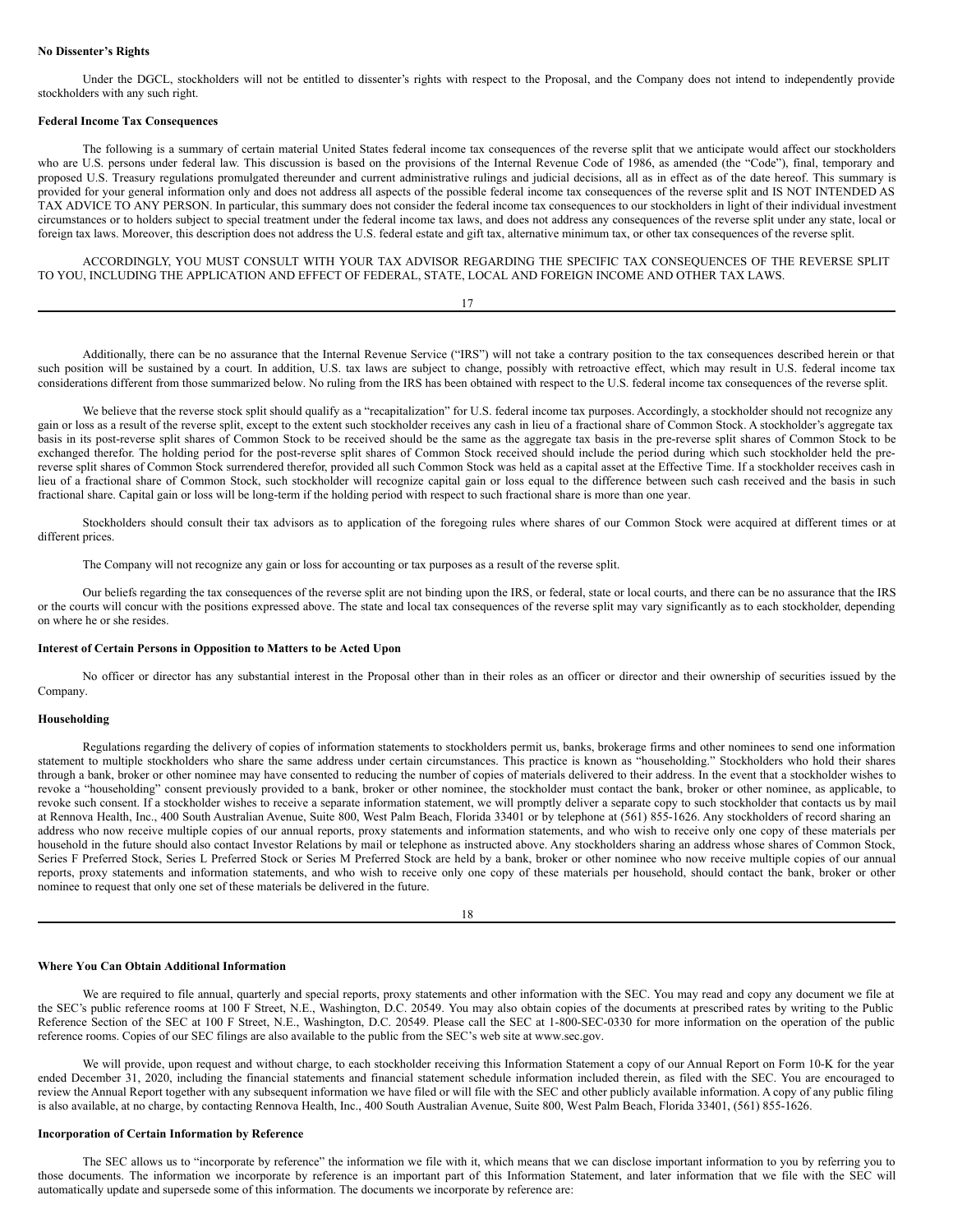- Annual Report on Form 10-K for the year ended December 31, 2020, filed with the SEC on April 15, 2021;
- Current Reports on Form 8-K, filed with the SEC on February 5, 2021, April 27, 2021 and May 11, 2021; and
- Description of Common Stock contained in the Company's Registration Statement on Form S-4 (File No. 333-205733) deemed effective by the SEC on September 22, 2015.

19

We will provide to each person, including any beneficial owner, to whom an Information Statement is delivered, a copy of any or all of the reports or documents that have been incorporated by reference into this Information Statement but not delivered with this Information Statement. We will provide these reports upon written or oral request at no cost to the requester. Please direct your request, either in writing or by telephone, to the Corporate Secretary, Rennova Health, Inc., 400 South Australian Avenue, Suite 800, West Palm Beach, Florida 33401, telephone number (561) 855-1626. We maintain a website at http://www.rennovahealth.com. You may access our annual reports on Form 10-K, quarterly reports on Form 10-Q, current reports on Form 8-K and amendments to those reports filed or furnished pursuant to Section 13(a) or 15(d) of the Exchange Act, with the SEC free of charge at our website as soon as reasonably practicable after such material is electronically filed with, or furnished to, the SEC. The information contained in, or that can be accessed through, our website is not incorporated by reference in, and is not part of this Information Statement.

#### **Stockholder Proposals**

Stockholders who, in accordance with Rule 14a-8 under the Exchange Act, wish to present proposals for inclusion in our proxy statement in connection with our next annual meeting have to submit their proposals so that they were received by the Company's Chief Executive Officer at our principal executive offices, 400 South Australian Avenue, Suite 800, West Palm Beach, Florida 33401, a reasonable time before we print and send our proxy materials for the annual meeting. As the rules of the Securities and Exchange Commission make clear, simply submitting a proposal does not guarantee that it will be included.

For any proposal that is not submitted for inclusion in our next proxy statement (as described in the preceding paragraph) but is instead sought to be presented directly at our next annual meeting (including director nominations or other proposals), the proposal must be submitted to the Company's Chief Executive Officer at our principal executive offices, 400 South Australian Avenue, Suite 800, West Palm Beach, Florida 33401, a reasonable time before we print and send our proxy materials for the annual meeting. Even if a stockholder makes a timely notification, the proxies may still exercise discretionary voting authority under circumstances consistent with the SEC's proxy rules. In addition, our Bylaws provide that for directors to be nominated or other proposals to be properly presented at our Annual Meeting, an additional notice of any nomination or proposal must be received by us between 60 and 90 days prior to the anniversary date of the immediately preceding annual meeting of stockholders. If our Annual Meeting is not held within 30 days of such anniversary date to be timely, the notice by the stockholder must not be later than the close of business on the tenth day following the earlier of the day on which the first public announcement of the date of our Annual Meeting was made or the notice of the meeting was mailed. The public announcement of an adjournment or postponement of the Annual Meeting will not trigger a new time period (or extend any time period) for the giving of a stockholder notice as described in this Information Statement.

# **Rennova Health, Inc.**

By Order of the Board of Directors

Date: \_\_\_\_\_\_\_\_\_\_\_\_\_, 2021 By:

Seamus Lagan

Director, Chief Executive Officer, President and Interim Chief Financial Officer

20

**EXHIBIT A**

**FORM OF CERTIFICATE OF AMENDMENT TO CERTIFICATE OF INCORPORATION OF RENNOVA HEALTH, INC.**

It is hereby certified that:

1. The name of the corporation is Rennova Health, Inc. (the "Corporation"), a corporation duly organized and existing under the General Corporation Law of the State of Delaware (the "DGCL").

2. The Certificate of Incorporation of the Corporation, as amended, is hereby amended by deleting Article FOURTH, Paragraph A thereof and inserting in lieu of said Paragraph the following new Article FOURTH, Paragraph A:

"The total number of shares of all classes of capital stock which the Corporation shall have authority to issue is ten billion and five million (10,005,000,000) shares, comprised of ten billion (10,000,000,000) shares of Common Stock, par value \$0.0001 per share, and five million (5,000,000) shares of Preferred Stock, par value \$0.01 per share. Effective as of 5:00 p.m., Eastern time, on \_\_\_\_, 2021 (the "Effective Time"), [ $\bullet$ ] shares of the Corporation's Common Stock, par value \$0.0001 per share, issued and outstanding shall, automatically and without any action on the part of the respective holders thereof, be combined, converted and changed into one (1) share of Common Stock, par value \$0.0001 per share, of the Corporation (the "Reverse Split"); provided, however, that the Corporation shall issue no fractional shares of Common Stock, but shall instead pay to any stockholder who would be entitled to receive a fractional share as a result of the actions set forth herein a sum in cash equal to such fraction multiplied by the average of the high and low prices of the Corporation's Common Stock as reported for the five trading-day period ending on the last business day before the Effective Time (as adjusted to give effect to the Reverse Split). The designation, powers, preferences and relative, participating, option or other special rights, including voting rights, qualifications, limitations or restrictions of the Preferred Stock shall be established by resolution of the Board of Directors pursuant to Section 151 of the General Corporation Law of the State of Delaware."

3. The amendment of the Certificate of Incorporation herein certified has been duly adopted in accordance with the provisions of Section 242 of the DGCL.

A-1

IN WITNESS WHEREOF, the Corporation has caused this Certificate of Amendment to Certificate of Incorporation to be executed by its duly authorized officer this day of \_\_\_\_\_\_\_\_\_\_\_\_\_\_\_\_\_\_\_\_\_, 2021.